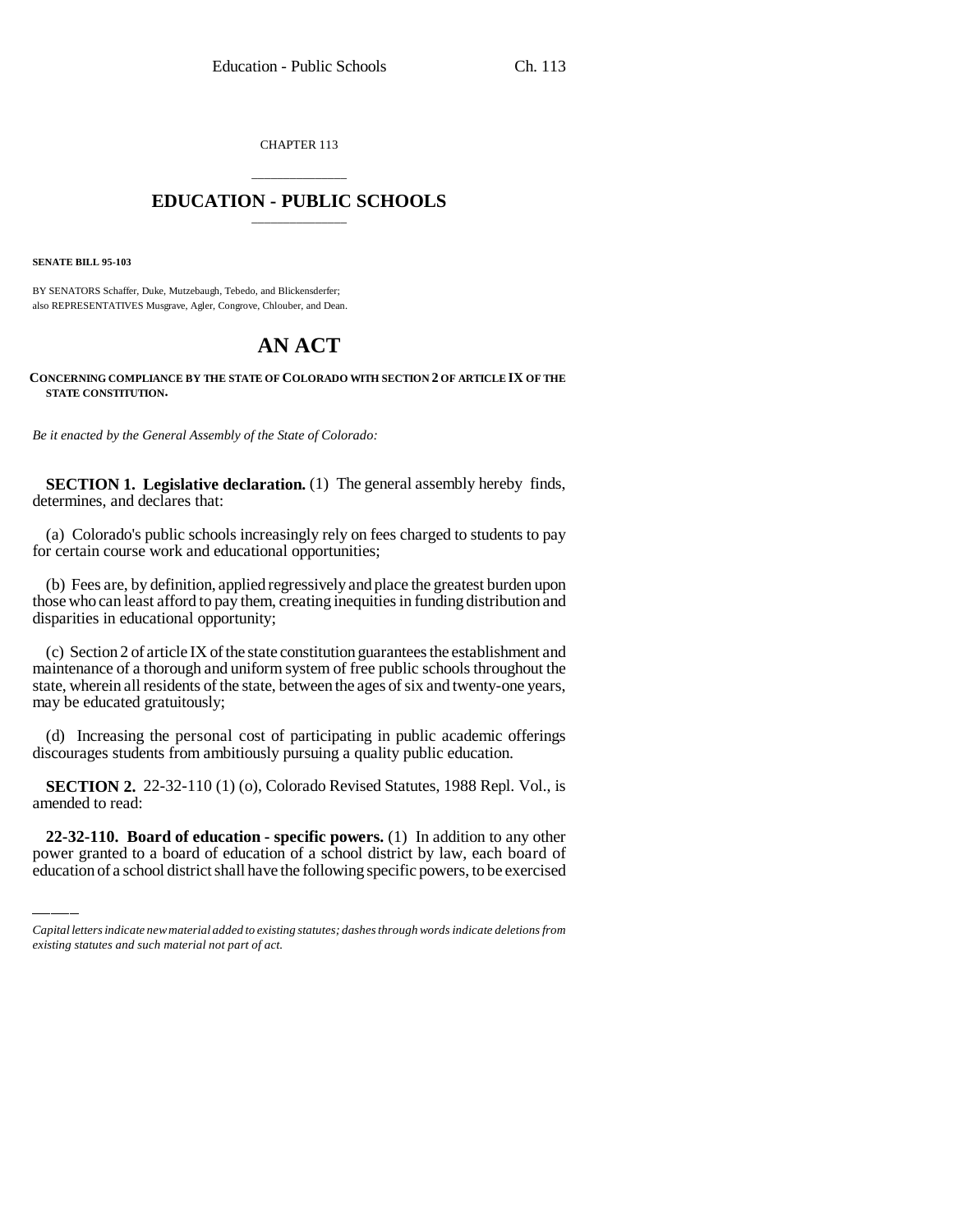in its judgment:

(o) To provide free use of textbooks to all school-age pupils enrolled in the public schools. of the district: THE USE OF SUCH TEXTBOOKS MAY BE PROVIDED FREE OF CHARGE OR FOR A REASONABLE RENTAL FEE FOR THE USE OF SOME OR ALL OF THE TEXTBOOKS. THE RENTAL FEE SHALL BE BASED SOLELY ON THE PURCHASE PRICE AND NORMAL LIFE EXPECTANCY OF EACH BOOK RENTED.

**SECTION 3.** 22-32-117 (1), Colorado Revised Statutes, 1988 Repl. Vol., is amended to read:

**22-32-117. Miscellaneous fees**. (1) When the free use of textbooks is provided pursuant to section 22-32-110 (1) (o), WHETHER FREE OR BY RENTAL, a board of education of a school district may require each nonindigent pupil to make a reasonable loss or damage deposit to cover such textbooks. A board may also require each nonindigent pupil to make a reasonable loss or damage deposit to cover nonacademic equipment. All such deposits shall be refunded to the pupil when he OR SHE has returned the textbooks or equipment in good condition except for ordinary wear.

**SECTION 4.** 22-32-117 (2), Colorado Revised Statutes, 1988 Repl. Vol., as amended, is REPEALED AND REENACTED, WITH AMENDMENTS, to read:

**22-32-117. Miscellaneous fees.** (2) (a) A BOARD MAY REQUIRE A PUPIL TO PAY:

(I) TUITION AS AUTHORIZED BY LAW;

(II) ANY FEES REASONABLY NECESSARY FOR AND REASONABLY RELATED TO THE ACTUAL COST OF TEXTBOOKS OR EXPENDABLE SUPPLIES NOT PROVIDED FREE OF CHARGE;

(III) CHARGES AND FEES AUTHORIZED BY THIS SECTION AND SECTION 22-32-118;

(IV) MISCELLANEOUS FEES COLLECTED ON A VOLUNTARY BASIS AS A CONDITION OF PARTICIPATION OR ATTENDANCE AT A SCHOOL-SPONSORED ACTIVITY OR PROGRAM NOT WITHIN THE ACADEMIC PORTION OF THE EDUCATIONAL PROGRAM.

(b) EXCEPT AS PROVIDED IN PARAGRAPH (a) OF THIS SUBSECTION (2), A BOARD MAY NOT REQUIRE A PUPIL WHO HAS NOT COMPLETED THE TWELFTH GRADE TO PAY:

(I) ANY FEES AS A CONDITION OF ENROLLMENT IN SCHOOL OR AS A CONDITION OF ATTENDANCE IN ANY COURSE OF STUDY, INSTRUCTION, OR CLASS;

(II) ANY FEES FOR ANY COURSE OF STUDY, INSTRUCTION, OR CLASS THAT SATISFIES THE REQUIREMENTS OF OR TRANSFERS THE SKILL, KNOWLEDGE, OR INFORMATION NECESSARY TO MEET THE REQUIREMENTS OF ANY SUCH COURSE TAKEN FOR CREDIT, PROMOTION, OR GRADUATION.

(c) ANY FEE COLLECTED PURSUANT TO THE PROVISIONS OF THIS SUBSECTION (2) SHALL BE USED FOR THE PURPOSE SET FORTH IN THE RESOLUTION OF THE BOARD AUTHORIZING THE COLLECTION OF SUCH FEE AND SHALL NOT BE EXPENDED FOR ANY